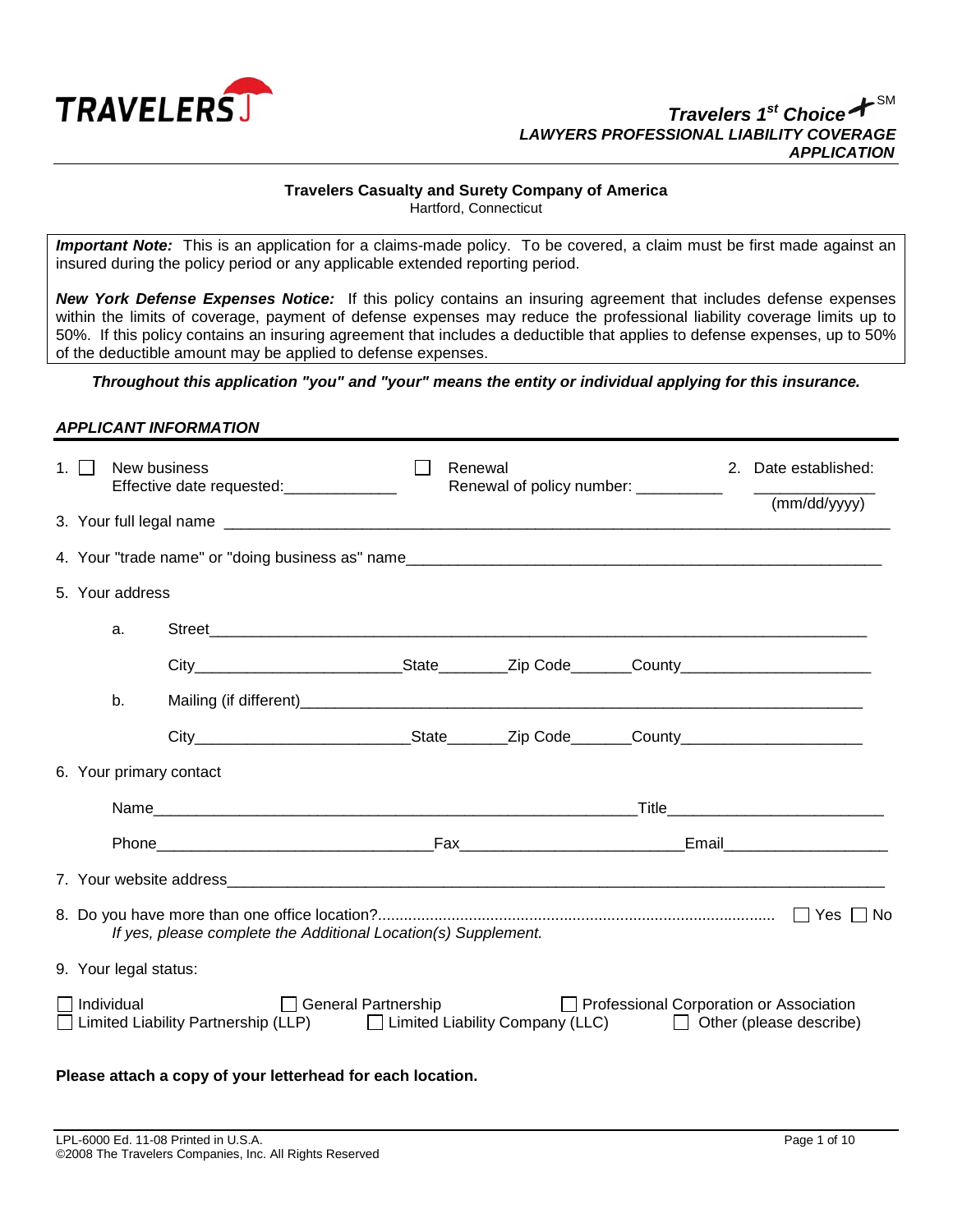# *LIMITS AND DEDUCTIBLES*

| 10. Limit requested:                                                                                                                                                                                        |                                                                                                                                                                                  |                                                |                       |                                                                                   |                                                                                 |                                                                                                                      |                                                                                       |  |
|-------------------------------------------------------------------------------------------------------------------------------------------------------------------------------------------------------------|----------------------------------------------------------------------------------------------------------------------------------------------------------------------------------|------------------------------------------------|-----------------------|-----------------------------------------------------------------------------------|---------------------------------------------------------------------------------|----------------------------------------------------------------------------------------------------------------------|---------------------------------------------------------------------------------------|--|
| $\Box$ \$100,000/\$300,000                                                                                                                                                                                  |                                                                                                                                                                                  | ]\$200,000/\$600,000                           |                       | ]\$250,000/\$500,000                                                              |                                                                                 | $\Box$ \$500,000/\$500,000                                                                                           |                                                                                       |  |
| $\Box$ \$500,000/\$1,000,000                                                                                                                                                                                |                                                                                                                                                                                  | $\Box$ \$1,000,000/\$1,000,000                 |                       | $\Box$ \$1,000,000/\$2,000,000                                                    |                                                                                 | $\Box$ \$2,000,000/\$2,000,000                                                                                       |                                                                                       |  |
| $\square$ \$3,000,000/\$3,000,000                                                                                                                                                                           |                                                                                                                                                                                  | $\exists$ \$4,000,000/\$4,000,000              |                       | $\Box$ \$5,000,000/\$5,000,000                                                    |                                                                                 | $\square$ \$6,000,000/\$6,000,000                                                                                    |                                                                                       |  |
| $\Box$ \$7,000,000/\$7,000,000                                                                                                                                                                              |                                                                                                                                                                                  | $\Box$ \$8,000,000/\$8,000,000                 |                       | \$9,000,000/\$9,000,000                                                           |                                                                                 |                                                                                                                      | $\square$ \$10,000,000/\$10,000,000                                                   |  |
| $\Box$ Other:                                                                                                                                                                                               |                                                                                                                                                                                  |                                                |                       |                                                                                   |                                                                                 |                                                                                                                      |                                                                                       |  |
| 11. Deductible requested:                                                                                                                                                                                   |                                                                                                                                                                                  |                                                |                       |                                                                                   |                                                                                 |                                                                                                                      |                                                                                       |  |
| ]\$1,000<br>$\square$ \$0                                                                                                                                                                                   |                                                                                                                                                                                  | ]\$2,000                                       | $\square$ \$2,500     | $\square$ \$3,000                                                                 | $\Box$ \$4,000                                                                  | $\square$ \$5,000                                                                                                    | ∃\$10,000                                                                             |  |
| $\square$ \$15,000                                                                                                                                                                                          | $\square$ \$20,000                                                                                                                                                               | $\square$ \$25,000                             | $\square$ \$35,000    | $\square$ \$50,000                                                                | $\square$ \$100,000                                                             | $\Box$ Other:                                                                                                        |                                                                                       |  |
|                                                                                                                                                                                                             | 12. Annual aggregate deductible:<br>13. Deductible applies to damages only:<br>Interested in quotation<br>Currently have $\Box$ Interested in quotation<br>$\Box$ Currently have |                                                |                       |                                                                                   |                                                                                 |                                                                                                                      |                                                                                       |  |
| <b>GENERAL INFORMATION</b>                                                                                                                                                                                  |                                                                                                                                                                                  |                                                |                       |                                                                                   |                                                                                 |                                                                                                                      |                                                                                       |  |
|                                                                                                                                                                                                             | If no, please provide details.                                                                                                                                                   |                                                |                       |                                                                                   |                                                                                 |                                                                                                                      | Yes  No                                                                               |  |
| 15. What is the total number of your attorney and non-attorney staff?                                                                                                                                       |                                                                                                                                                                                  |                                                |                       |                                                                                   |                                                                                 |                                                                                                                      |                                                                                       |  |
| Please list all attorneys associated with your firm (include yourself if you are an individual). Use the following<br>16.<br>position designations (attach a separate sheet if additional space is needed). |                                                                                                                                                                                  |                                                |                       |                                                                                   |                                                                                 |                                                                                                                      |                                                                                       |  |
| $O =$ Owner/Officer/Shareholder/Member<br>$A =$ Associate practicing for your firm<br>$P =$ Partner of the Partnership                                                                                      |                                                                                                                                                                                  |                                                | $S =$ Sole Proprietor | OC = Of Counsel Attorney of your firm<br>$CA = Attornevs$ on contract or per diem |                                                                                 | $EA =$ Employed practicing attorneys of<br>the firm not otherwise designated<br>$RP = Retired partners of your firm$ |                                                                                       |  |
| <b>Name</b>                                                                                                                                                                                                 | <b>Position</b>                                                                                                                                                                  | <b>Month/Year</b><br>(see key) Admitted to Bar | State(s)              | <b>Month/Year</b><br><b>Joined the Firm</b>                                       | <b>Annual Hours</b><br>Worked<br>(OCs, CAs,<br><b>RPs or Part</b><br>Time only) |                                                                                                                      | Attended ethics or loss<br>prevention<br>related CLE<br>during<br>the past 12 months? |  |
|                                                                                                                                                                                                             |                                                                                                                                                                                  |                                                |                       |                                                                                   |                                                                                 |                                                                                                                      | Yes $\Box$ No                                                                         |  |
|                                                                                                                                                                                                             |                                                                                                                                                                                  |                                                |                       |                                                                                   |                                                                                 |                                                                                                                      | Yes □ No                                                                              |  |
|                                                                                                                                                                                                             |                                                                                                                                                                                  |                                                |                       |                                                                                   |                                                                                 |                                                                                                                      | $\Box$ Yes $\Box$ No                                                                  |  |

■ Yes ■ No □ Yes □ No □ Yes □ No □ Yes □ No □ Yes □ No □ Yes □ No □ Yes □ No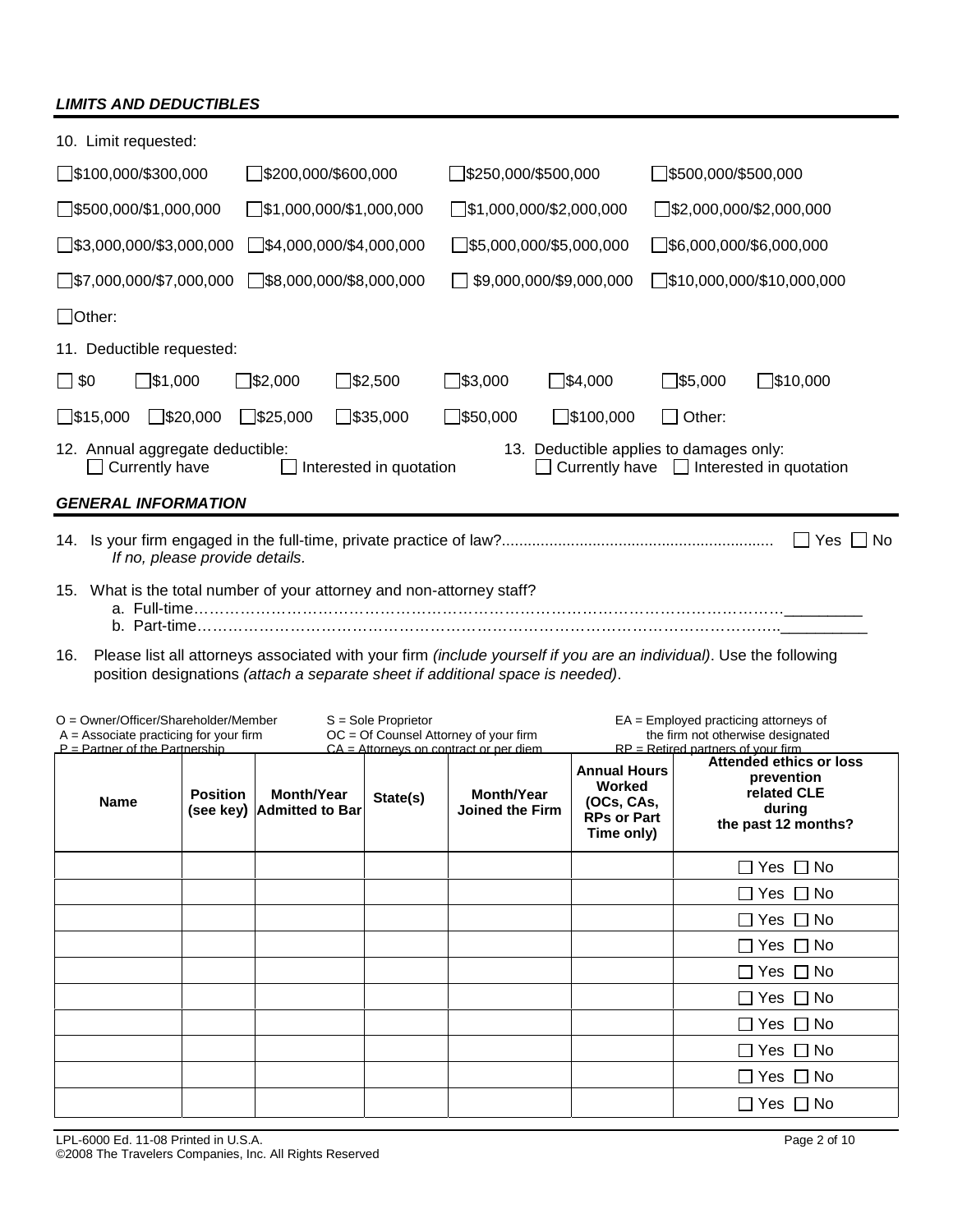#### *If you have more than 10 attorneys, please complete on a separate sheet.*

| 17. Please indicate the number of non-attorney staff you currently employ in each of the following areas: |  |  |  |
|-----------------------------------------------------------------------------------------------------------|--|--|--|
|                                                                                                           |  |  |  |

|  | Law Clerks   Paralegals   Investigators   Patent Agents   Title Agents*   Abstracters   Other Clerical |  | <b>Total Non-</b><br><b>Attorney Staff</b> |
|--|--------------------------------------------------------------------------------------------------------|--|--------------------------------------------|
|  |                                                                                                        |  |                                            |

\*Complete the Title Agency Supplement

18. Please complete the following chart for the applicable fiscal year *(if you are newly established, please provide the best estimate for the current fiscal year only)*:

|                                         | <b>Gross Income</b> | Net Income (before payment of bonuses,<br>salaries, and other remuneration) |
|-----------------------------------------|---------------------|-----------------------------------------------------------------------------|
| <b>Estimate for Current Fiscal Year</b> |                     |                                                                             |
| Actual for Immediate Past Fiscal Year   |                     |                                                                             |
| Actual for Second Previous Fiscal Year  |                     |                                                                             |

19. Please complete the following chart based upon either your gross revenue or **billable hours** *(check one)*. The total must equal 100%.

| <b>Area of Practice</b>                                                         | Percentage of<br><b>Practice</b> | <b>Area of Practice</b>                                                          | <b>Percentage</b><br>of Practice |
|---------------------------------------------------------------------------------|----------------------------------|----------------------------------------------------------------------------------|----------------------------------|
| Administrative                                                                  | %                                | Foreign                                                                          | %                                |
| Admiralty-Defense                                                               | $\frac{9}{6}$                    | <b>Health Care</b>                                                               | $\frac{9}{6}$                    |
| Admiralty-Plaintiff                                                             | $\frac{1}{2}$                    | Immigration/Naturalization                                                       | $\%$                             |
| Anti-trust/Trade Regulation                                                     | %                                | <b>Insurance Coverage</b>                                                        | $\frac{0}{0}$                    |
| Appellate                                                                       | $\frac{1}{2}$                    | <b>Investment Counseling/Money Management</b>                                    | $\frac{1}{2}$                    |
| Arbitration/Mediation                                                           | $\%$                             | Labor Law-Management                                                             | $\%$                             |
| Aviation                                                                        | %                                | Labor Law-Union                                                                  | $\frac{1}{2}$                    |
| Banking/Financial Institutions* (F.I. Practice<br>Supplement)                   | %                                | Labor Litigation-Defense                                                         | $\frac{9}{6}$                    |
| Bankruptcy* (Bankruptcy & Collections<br>Supplement)                            | %                                | Labor Litigation-Plaintiff                                                       | $\%$                             |
| <b>BI/PI Defendant General Liability</b>                                        | %                                | Litigation-General-Defense                                                       | $\frac{8}{6}$                    |
| <b>BI/PI Defendant Medical Malpractice</b>                                      | $\%$                             | Litigation-General-Plaintiff* (Plaintiff Practice<br>Supplement)                 | $\frac{1}{2}$                    |
| <b>BI/PI</b> Defendant Other                                                    | %                                | Mergers & Acquisitions                                                           | $\frac{9}{6}$                    |
| <b>BI/PI Defendant Products Liability</b>                                       | %                                | Municipal/Governmental-Other                                                     | $\frac{9}{6}$                    |
| BI/PI Plaintiffs General Liability* (Plaintiff<br>Practice Supplement)          | %                                | Municipal/Governmental-Zoning                                                    | $\frac{1}{2}$                    |
| <b>BI/PI Plaintiffs Medical Malpractice*</b><br>(Plaintiff Practice Supplement) | %                                | Oil/Gas/Minerals* (Oil/Gas/Minerals Supplement)                                  | $\%$                             |
| BI/PI Plaintiffs Other* (Plaintiff Practice<br>Supplement)                      | $\%$                             | Patent* (Intellectual Property Supplement)                                       | $\frac{1}{2}$                    |
| BI/PI Plaintiff Product Liability* (Plaintiff<br>Practice Supplement)           | %                                | Probate/Wills/Estates* (Estates and Trusts<br>Supplement)                        | $\%$                             |
| Civil Rights/Discrimination                                                     | %                                | <b>Public Utilities</b>                                                          | $\%$                             |
| Collection/Repossession* (Bankruptcy &<br><b>Collections Supplement)</b>        | %                                | Real Estate-Commercial* (Real Estate Practice<br>Supplement)                     | $\frac{1}{2}$                    |
| <b>Commercial Law</b>                                                           | %                                | Real Estate-Escrow Agent* (Real Estate<br>Practice Supplement)                   | %                                |
| Communication/FCC                                                               | $\%$                             | Real Estate-Residential* (Real Estate Practice<br>Supplement)                    | $\%$                             |
| <b>Construction/Building Contracts</b>                                          | $\frac{0}{0}$                    | Real Estate-Syndication/Development* (Real<br><b>Estate Practice Supplement)</b> | $\frac{1}{2}$                    |
| <b>Consumer Claims</b>                                                          | %                                | Real Estate-Title Work* (Title Agency<br>Supplement)                             | $\%$                             |
| Copyright/Trademark* (IP Supplement)                                            | %                                | School Law                                                                       | $\%$                             |

LPL-6000 Ed. 11-08 Printed in U.S.A. Page 3 of 10 ©2008 The Travelers Companies, Inc. All Rights Reserved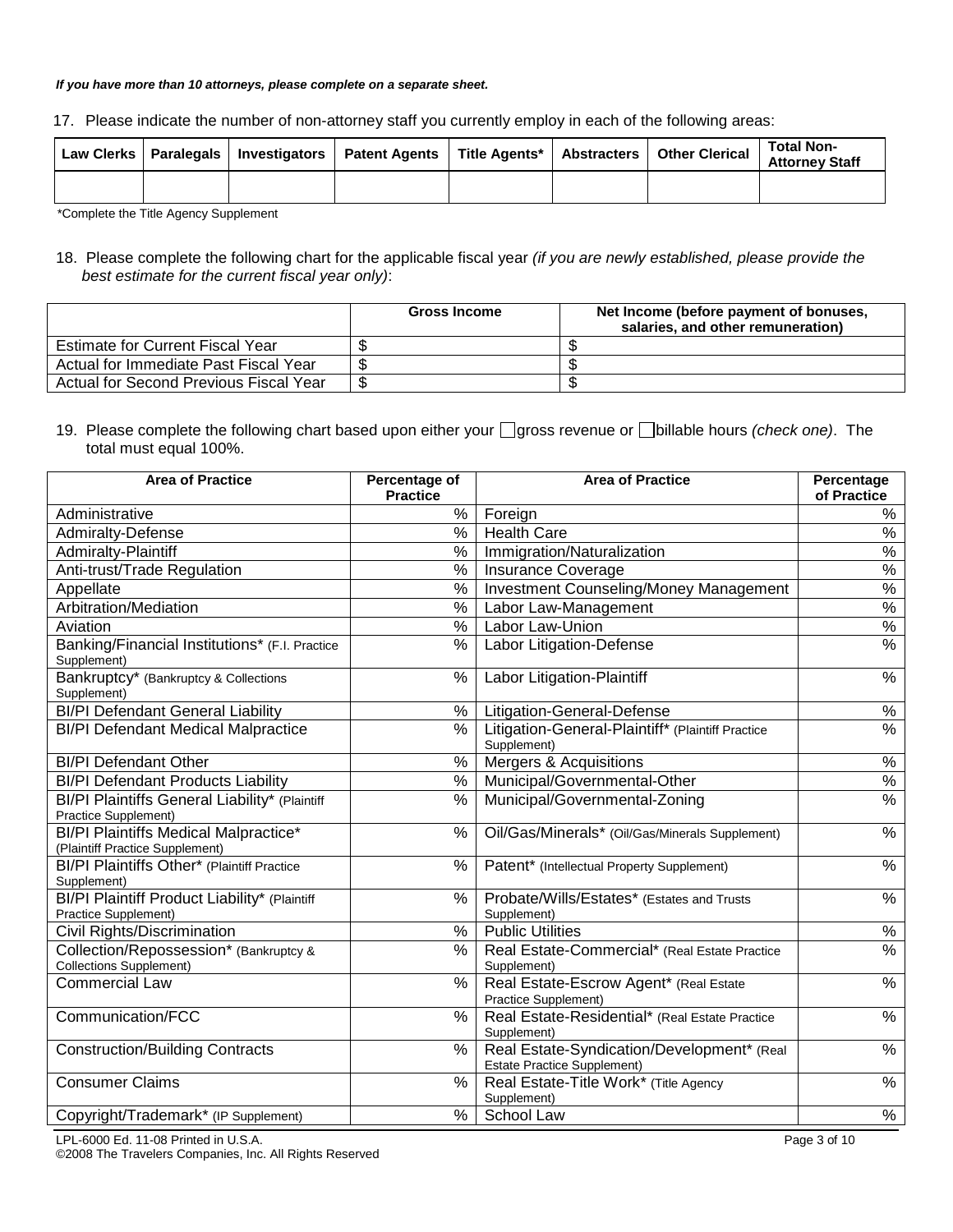| Corporate-General                         | $\%$ | Securities/Bonds/Secured                  | %    |
|-------------------------------------------|------|-------------------------------------------|------|
|                                           |      | Transactions/Loans* (SEC Supplement)      |      |
| <b>Corporate Formation</b>                | %    | Social Security Law                       | %    |
| Criminal                                  | %    | Taxation Corporate-Opinions* (Tax         | %    |
|                                           |      | Supplement)                               |      |
| <b>Domestic Relations</b>                 | %    | Taxation Corporate-Prep* (Tax Supplement) | %    |
| <b>Eminent Domain</b>                     | %    | Taxation-Individual* (Tax Supplement)     | %    |
| Employee Benefits/ERISA                   | %    | Water Rights Law                          | %    |
| Entertainment/Sports* (Entertainment      | $\%$ | <b>Workers Compensation-Defense</b>       | %    |
| Supplement)                               |      |                                           |      |
| Environmental* (Environmental Supplement) | %    | <b>Workers Compensation-Plaintiff</b>     | %    |
| Environmental Litigation* (Environmental  | $\%$ | Other (Please describe below or on a      | $\%$ |
| Supplement)                               |      | separate sheet):                          |      |

*If gross revenue or billable hours are shown for any area of practice indicated by\*, please complete the appropriate underwriting supplement.* 

| 20. Does more than 51% of your total billings or gross revenue come from the defense of individuals or |                      |
|--------------------------------------------------------------------------------------------------------|----------------------|
|                                                                                                        | $\Box$ Yes $\Box$ No |

21. Please complete the following chart based upon either your  $\Box$  gross revenue or  $\Box$ billable hours *(check one)* for each category. The total must equal 100%.

| <b>Type of Client</b>                      | Percentage  | <b>Type of Client</b>                     | Percentage  |
|--------------------------------------------|-------------|-------------------------------------------|-------------|
|                                            | of Practice |                                           | of Practice |
| Individuals-High Net Worth (>\$10M assets) | %           | Small Public Companies (<\$100M revenues) | %           |
| Individuals-All Other                      | %           | Large Public Companies(>\$100M revenues)  | %           |
| Small Private Companies (<\$100M revenues) | %           | Fortune 500 Companies                     | %           |
| Large Private Companies (>\$100M revenues) | %           | <b>Government or Public Institutions</b>  | %           |
| Non-profit Organizations or Charities      | %           | Other (please specify):                   | %           |

### 22. Please complete the following chart for your five largest clients based upon either your  $\Box$  gross revenue or billable hours (*check one*):

| <b>Name</b> | <b>Industry</b> | <b>Areas of Legal</b><br><b>Services for Client</b> | <b>Percent of Your</b><br><b>Revenue Derived from</b><br><b>Client</b> | No. of Years You've<br>Represented |
|-------------|-----------------|-----------------------------------------------------|------------------------------------------------------------------------|------------------------------------|
|             |                 |                                                     |                                                                        |                                    |
|             |                 |                                                     |                                                                        |                                    |
|             |                 |                                                     |                                                                        |                                    |
|             |                 |                                                     |                                                                        |                                    |
|             |                 |                                                     |                                                                        |                                    |

23. Please estimate the number of hours of Pro Bono legal work provided by the firm during the past 12 months. **\_\_\_\_\_**

- 24. Do you or any of your attorneys or non-attorneys provide professional services as an accountant, insurance agent or broker, investment advisor, real estate agent or broker, securities agent or broker, or any other professional service outside the practice of law?...................................................................................................................... Yes No *If yes, please provide details on a separate sheet, including the member's name, type of services provided, the percentage of the individual's time spent rendering these services, name under which services are provided, a copy of the letterhead used, and the professional liability carrier and policy limit for such services:*
- 25. Do you provide any unique service or product to clients not generally available from other law firms?... $\Box$ Yes  $\Box$ No *If yes, please provide details on a separate sheet, including a description of the service or product, whether it is provided by your firm or an outside entity, and why it is unique:*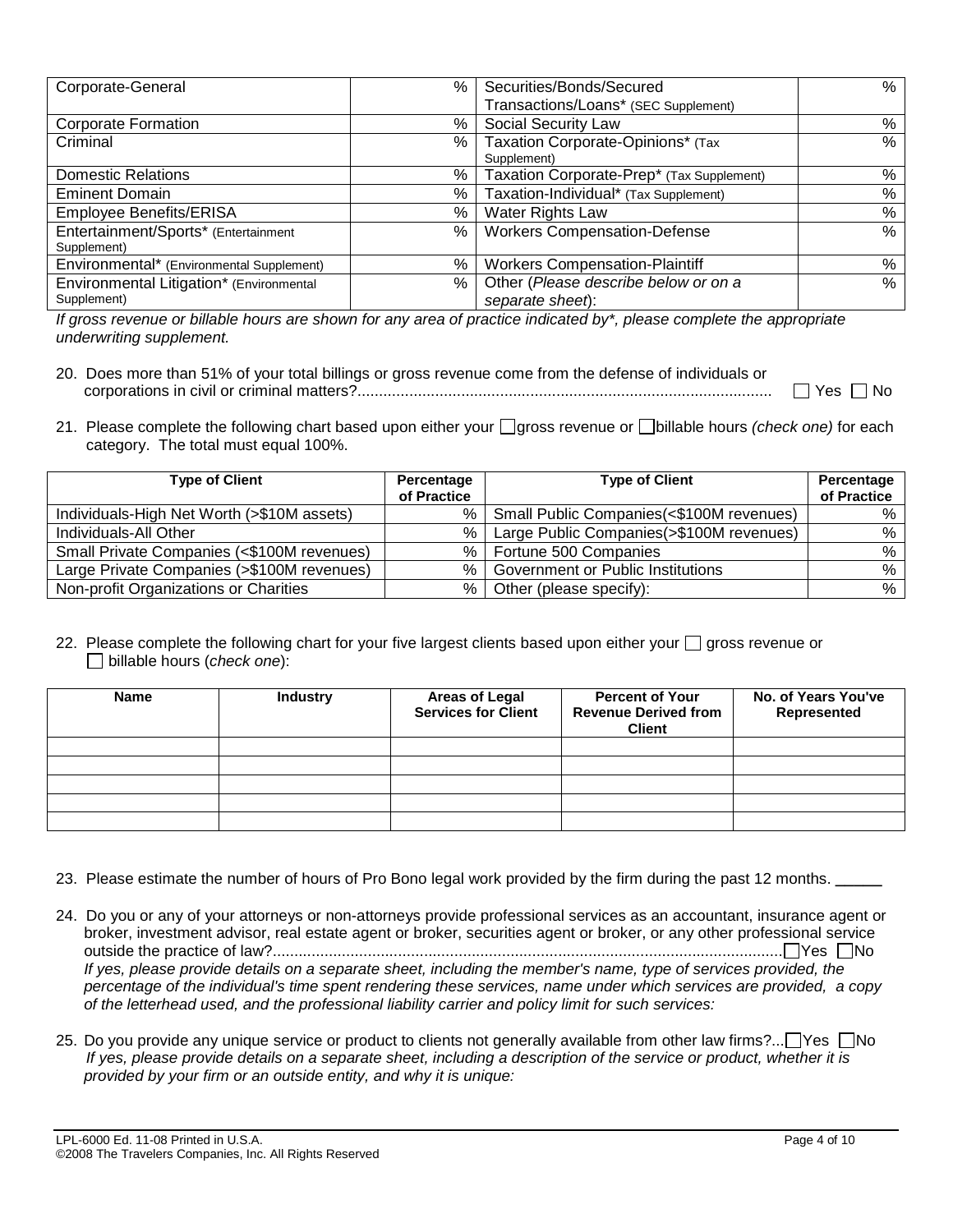26. Do you or any of your attorneys act as a public defender, prosecuting attorney, public official, or as in-house legal counsel of any corporation or governmental agency, or as an independent contractor or Of Counsel to another firm?......................................................................................................................................................... Yes No

If yes, please provide details on a separate sheet, including a copy of the letterhead used, the percentage of the *individual's time spent rendering these services, if it is an elected position and the method of payment:* 

27. Have you or any of your attorneys or former attorneys, at any time in the past six years, provided any legal services or served as a fiduciary, committee member, director, officer, partner or employee of any Financial Institution?... Yes No *If yes, please complete the Financial Institutions Practice Supplement.* 

| 28. Have you or any of your attorneys or former attorneys, at any time in the past six years, provided legal services:<br>a. To issuers, underwriters or affiliates, or purchasers, with respect to the issuance, offering or sale of<br>$\exists$ Yes $\Box$ No<br>b. In any way related to the formation, syndication, promotion or management of any limited partnerships? Nes No<br>If yes to a. or b. please complete the Securities Supplement.<br>If yes to c. please complete the Plaintiff Practice Supplement. |
|--------------------------------------------------------------------------------------------------------------------------------------------------------------------------------------------------------------------------------------------------------------------------------------------------------------------------------------------------------------------------------------------------------------------------------------------------------------------------------------------------------------------------|
| <b>Outside Interests</b>                                                                                                                                                                                                                                                                                                                                                                                                                                                                                                 |
| 29. Do you or any of your attorneys:<br>a. Serve in the position of Director, Officer, or Partner of any client business or organization? No<br>b. Hold an equity or debt interest in any business or organization that is also a client of the firm?□ Yes □ No<br>If yes to any part of the above question, please complete the Outside Interest Supplement                                                                                                                                                             |
| <b>Advertising</b>                                                                                                                                                                                                                                                                                                                                                                                                                                                                                                       |
| l lYes I lNo<br>If yes, please indicate in which of the following media and include a copy of such advertising and/or transcript.<br>$\Box$ Yellow Pages $\Box$ Fliers $\Box$ Newspapers $\Box$ Periodicals $\Box$ Radio $\Box$ Television $\Box$ Internet                                                                                                                                                                                                                                                               |
| <b>Website/Pre-Paid Legal/Office Sharing</b>                                                                                                                                                                                                                                                                                                                                                                                                                                                                             |

| If yes:                                                                                                              |  |
|----------------------------------------------------------------------------------------------------------------------|--|
|                                                                                                                      |  |
|                                                                                                                      |  |
| c. Does the website include any disclaimers about reliance upon statements on the website or legal advice in states  |  |
|                                                                                                                      |  |
| 32. Do you or any of your attorneys provide any services in connection with any prepaid legal services plan?□Yes □No |  |
| If yes, please describe:                                                                                             |  |
|                                                                                                                      |  |

33. Do you share office space with any firm or attorney(s) who is/are not members of your firm?.................... Yes No *If yes, please describe the arrangement and list all attorneys by name:* 

## *RISK MANAGEMENT*

### *New Client Acceptance*

| 34. Do your new client acceptance procedures require an evaluation of the merits of the client's case, consider the  |
|----------------------------------------------------------------------------------------------------------------------|
| reasonableness of the client's expectations, fit with your firm's current areas of practice, and include a review of |
|                                                                                                                      |
|                                                                                                                      |
| If no, please describe your Client Acceptance Procedures:                                                            |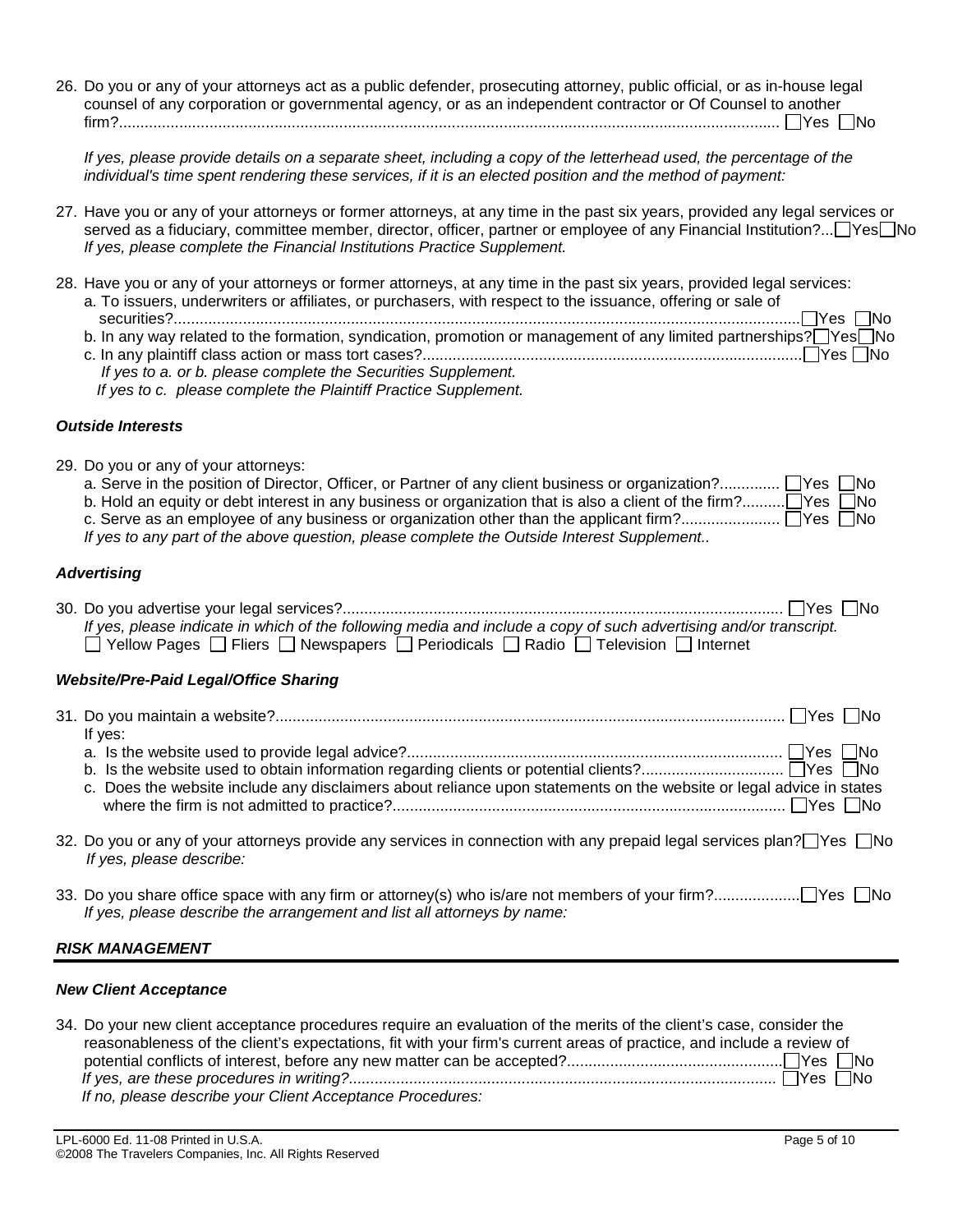### *Docket/Calendar Systems*

| 35. Does your Docket/Calendar system utilize at least two individuals to monitor the input, review, and oversight of all |  |
|--------------------------------------------------------------------------------------------------------------------------|--|
|                                                                                                                          |  |

36. Indicate the Docket/Calendar system(s) utilized by your firm:

□Computer/Calendar Software □Individual Attorney Diaries □Docket Clerk/Administrator □Outsourced Calendar  $\overline{M}$ anagement  $\Box$ Centralized/Includes Branch Offices  $\Box$ Duplicate entry of all dates  $\Box$ Other (describe)

### *Potential Conflict Avoidance Procedures*

37. Indicate the method(s) used to check for potential Conflicts of Interest:

| □Oral/Memory □Computer □Index File □Conflict/Risk management Committee □Perpetual Calendar |  |  |  |
|--------------------------------------------------------------------------------------------|--|--|--|
| □Client List □Other (Describe):                                                            |  |  |  |

38. Do your Conflict of Interest avoidance procedures:

a. *Include*:

|                                                                                                                                   |  | $\neg$ No    |
|-----------------------------------------------------------------------------------------------------------------------------------|--|--------------|
|                                                                                                                                   |  | $\neg$ No    |
|                                                                                                                                   |  | ∃No          |
|                                                                                                                                   |  |              |
|                                                                                                                                   |  |              |
|                                                                                                                                   |  |              |
| c. Require individual review of potential conflict and acknowledgement by all attorneys in all offices before                     |  |              |
|                                                                                                                                   |  |              |
|                                                                                                                                   |  |              |
|                                                                                                                                   |  |              |
| f. Require written consent from all parties to a potential conflict prior to performing legal services? Nes No                    |  |              |
| g. Prohibit representation where any attorney has any kind of financial interest in the proposed client or                        |  |              |
|                                                                                                                                   |  |              |
|                                                                                                                                   |  |              |
| <b>Client Communication</b>                                                                                                       |  |              |
|                                                                                                                                   |  |              |
|                                                                                                                                   |  |              |
| If no, please explain how you document the scope of engagement and cost of services being provided:                               |  |              |
|                                                                                                                                   |  |              |
|                                                                                                                                   |  |              |
| If no, please explain how you document that the firm is not representing the potential client:                                    |  |              |
|                                                                                                                                   |  |              |
|                                                                                                                                   |  |              |
| If no, please explain how you document that the firm is no longer representing the former client:                                 |  |              |
|                                                                                                                                   |  |              |
| 42. What is the approximate outstanding amount of your accounts receivable, as a percentage of your                               |  |              |
| annual gross revenues, for each of the following periods:                                                                         |  |              |
|                                                                                                                                   |  |              |
|                                                                                                                                   |  |              |
| 43. Do you have any contingent fee billing arrangements or billing structures other than the billable hour?. $\Box$ Yes $\Box$ No |  |              |
|                                                                                                                                   |  |              |
|                                                                                                                                   |  |              |
|                                                                                                                                   |  |              |
| If no:                                                                                                                            |  |              |
|                                                                                                                                   |  |              |
| b. Is each file cold reviewed by firm management or an uninvolved attorney for potential malpractice claims                       |  |              |
|                                                                                                                                   |  |              |
|                                                                                                                                   |  |              |
|                                                                                                                                   |  |              |
|                                                                                                                                   |  |              |
| LPL-6000 Ed. 11-08 Printed in U.S.A.                                                                                              |  | Page 6 of 10 |

©2008 The Travelers Companies, Inc. All Rights Reserved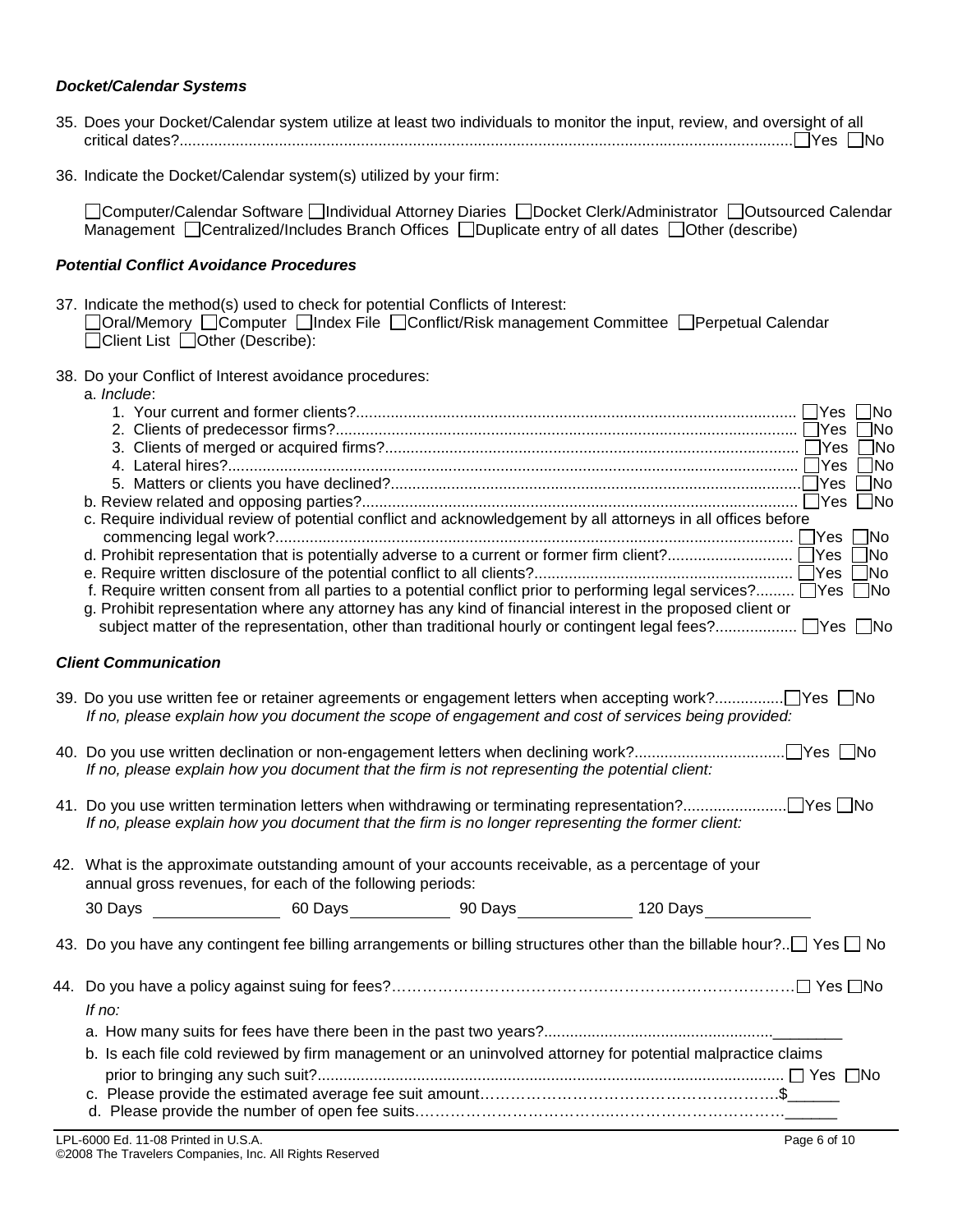45. Do you refer all collection matters concerning outstanding fees to a Collection Agency?................ Yes No

| 46. If you are a sole proprietor, have you made arrangements with another attorney to handle your cases in the event of |  |
|-------------------------------------------------------------------------------------------------------------------------|--|
|                                                                                                                         |  |
| If yes, please list name and address:                                                                                   |  |

### *FIRM HISTORY*

47. Please complete the following chart for all predecessor firms (predecessor firm means any law firm that is dissolved or inactive and is no longer rendering professional services, and either 1) at least 50% of the principals, owners, officers, or partners of such firm have joined your firm or another predecessor firm; or 2) some or all of such firm's principals, owners, officers, or partners have joined you and more than 50% of such firm's assets have been assigned or transferred to your firm).

| Name of Predecessor<br><b>Firm</b> | Date<br><b>Established</b> | <b>Date</b><br><b>Dissolved</b> | <b>Total Number of</b><br>Principals, Owners,<br><b>Officers, and Partners</b> | <b>Number of Principals,</b><br>Owners, Officers, and<br><b>Partners Who Joined</b> | At Least 50%<br>of Assets<br>Assumed by |
|------------------------------------|----------------------------|---------------------------------|--------------------------------------------------------------------------------|-------------------------------------------------------------------------------------|-----------------------------------------|
|                                    |                            |                                 | at Dissolution                                                                 | <b>Successor</b>                                                                    | <b>Successor</b>                        |
|                                    |                            |                                 |                                                                                |                                                                                     | ้ No<br>'Yes                            |
|                                    |                            |                                 |                                                                                |                                                                                     | ∃No<br>Yes                              |
|                                    |                            |                                 |                                                                                |                                                                                     | <b>No</b><br>'Yes                       |

- 48. How many attorneys have left your firm in the past 12 months?.............................................................................\_\_\_\_\_  *Please provide names and departure dates on a separate sheet if this is a Travelers renewal.*
- 49. How many attorneys have joined your firm in the past 12 months?........................................................................\_\_\_\_\_  *Please complete a New Attorney Information Supplement for each new attorney if this is a Travelers renewal.*

## *PRIOR INSURANCE AND CLAIM HISTORY*

50. During the past seven years, has any professional liability claim or suit been made or brought against any of the following:

| ⊓Yes  冂No                                                                                                        |  |
|------------------------------------------------------------------------------------------------------------------|--|
| c. Any former member of your firm or predecessor firm for legal services while a member of such firm? Yes □No    |  |
| If yes to any of the above, please provide the number of claims or suits and complete a Claim, Suit, or Incident |  |
|                                                                                                                  |  |

- 51. Do you or any member or employee of your firm have knowledge of any incident, act, error, or omission that is or could be the basis of a claim under this proposed professional liability policy?.......................................... Yes No *If yes, please provide the number of incidents, acts, errors, or omissions and complete a Claim, Suit, or Incident Supplement for each such incident, act, error, or omission.*
- 52. Please complete the following chart for all lawyers professional liability insurance coverage carried by your firm during the past three years. If currently uninsured, please check  $\Box$ .

|                 | <b>Carrier</b> | <b>Policy</b><br><b>Period</b> | Limits | <b>Deductible</b> | <b>Premium</b> | Number of<br><b>Attorneys</b> | <b>Retroactive</b><br><b>Date</b> | <b>Reporting</b><br><b>Period</b><br><b>Purchased</b> |
|-----------------|----------------|--------------------------------|--------|-------------------|----------------|-------------------------------|-----------------------------------|-------------------------------------------------------|
| Current<br>year |                |                                |        |                   |                |                               |                                   |                                                       |
| Prior Year      |                |                                |        |                   |                |                               |                                   |                                                       |
| Prior Year<br>2 |                |                                |        |                   |                |                               |                                   |                                                       |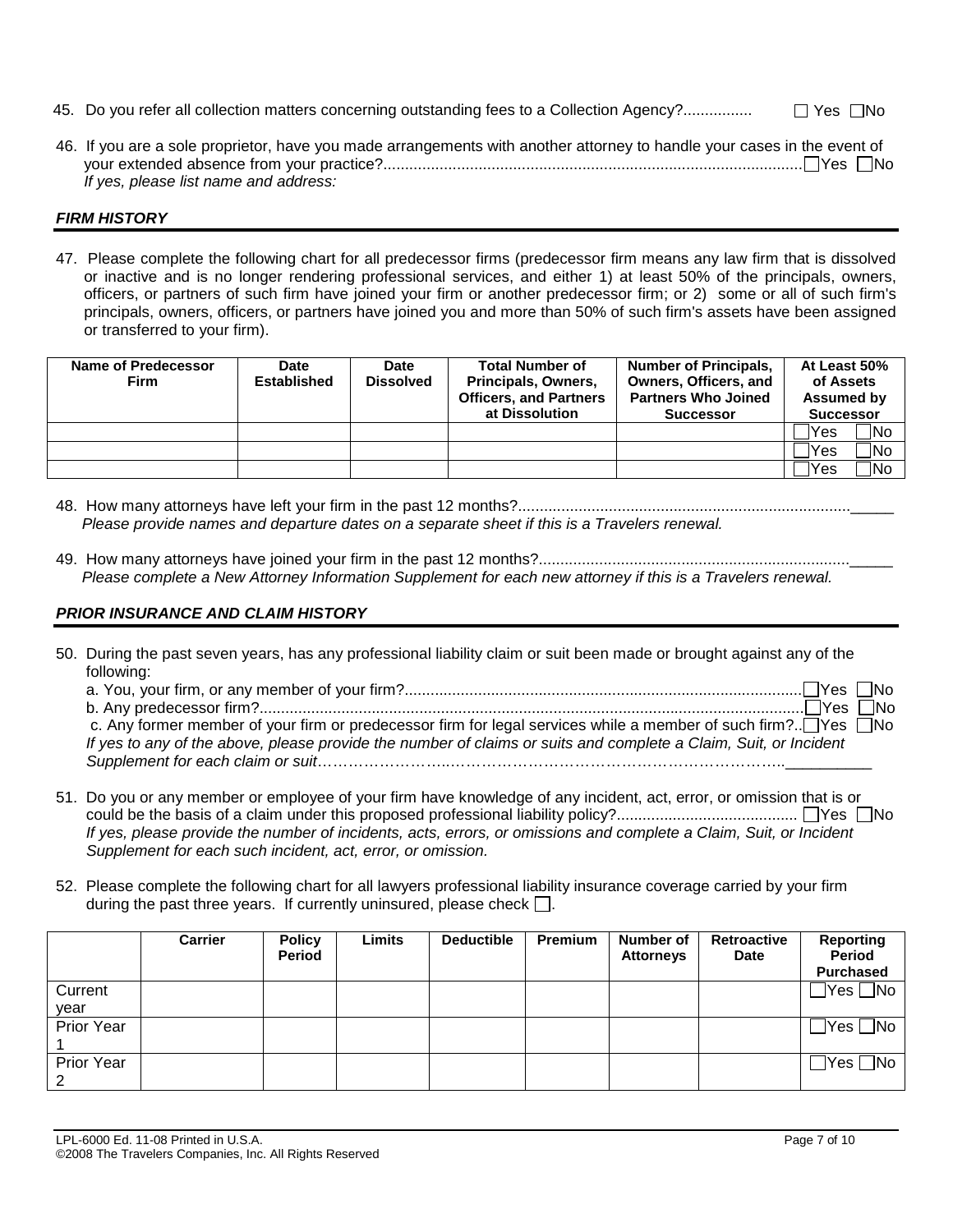- 53. What is the inception date of your firm's first claims-made policy maintained without interruption?.........
- 54. Does your current policy contain any exclusions or coverage limitations tailored specifically to your firm?............................................................................................................................................................. Yes No *If yes, provide details:*
- 55. Have you or any person or entity seeking coverage under this proposed policy ever been declined professional liability insurance or had such insurance non-renewed or cancelled, other than for nonpayment of premium? (Missouri applicants: do not complete)?...................................................................................................................... Yes No *If yes, please provide details:*

 *\_\_\_\_\_\_\_\_\_\_\_\_\_\_\_\_\_\_\_\_\_\_\_\_\_\_\_\_\_\_\_\_\_\_\_\_\_\_\_\_\_\_\_\_\_\_\_\_\_\_\_\_\_\_\_\_\_\_\_\_\_\_\_\_\_\_\_\_\_\_\_\_\_\_\_\_\_\_\_\_\_\_\_\_\_\_\_\_\_\_\_\_\_*

## *COMPENSATION NOTICE*

### **Important Notice Regarding Compensation Disclosure**

For information about how Travelers compensates independent agents, brokers, or other insurance producers, please visit this website: http://www.travelers.com/w3c/legal/Producer\_Compensation\_Disclosure.html

If you prefer, you can call the following toll-free number: 1-866-904-8348. Or you can write to us at Travelers, Enterprise Development, One Tower Square, Hartford, CT 06183.

### *FRAUD WARNINGS*

### **Attention: Insureds in AL, AR, DC, MD, NM, and RI**

Any person who knowingly (or willfully in MD) presents a false or fraudulent claim for payment of a loss or benefit or who knowingly (or willfully in MD) presents false information in an application for insurance is guilty of a crime and may be subject to fines and confinement in prison.

### **Attention: Insureds in CO**

It is unlawful to knowingly provide false, incomplete, or misleading facts or information to an insurance company for the purpose of defrauding or attempting to defraud the company. Penalties may include imprisonment, fines, denial of insurance, and civil damages. Any insurance company or agent of an insurance company who knowingly provides false, incomplete, or misleading facts or information to a policyholder or claimant for the purpose of defrauding or attempting to defraud the policyholder or claimant with regard to a settlement or award payable from insurance proceeds shall be reported to the Colorado Division of Insurance within the Department of Regulatory Agencies.

#### **Attention: Insureds in FL**

Any person who knowingly and with intent to injure, defraud, or deceive any insurer files a statement of claim or an application containing any false, incomplete, or misleading information is guilty of a felony of the third degree.

### **Attention: Insureds in KY, NJ, NY, OH, and PA**

Any person who knowingly and with intent to defraud any insurance company or other person files an application for insurance or statement of claim containing any materially false information or conceals for the purpose of misleading, information concerning any fact material thereto commits a fraudulent insurance act, which is a crime and subjects such person to criminal and civil penalties. (In New York, the civil penalty is not to exceed five thousand dollars (\$5,000) and the stated value of the claim for each such violation.)

### **Attention: Insureds in LA, ME, TN, VA, and WA**

It is a crime to knowingly provide false, incomplete, or misleading information to an insurance company for the purpose of defrauding the company. Penalties include imprisonment, fines, and denial of insurance benefits.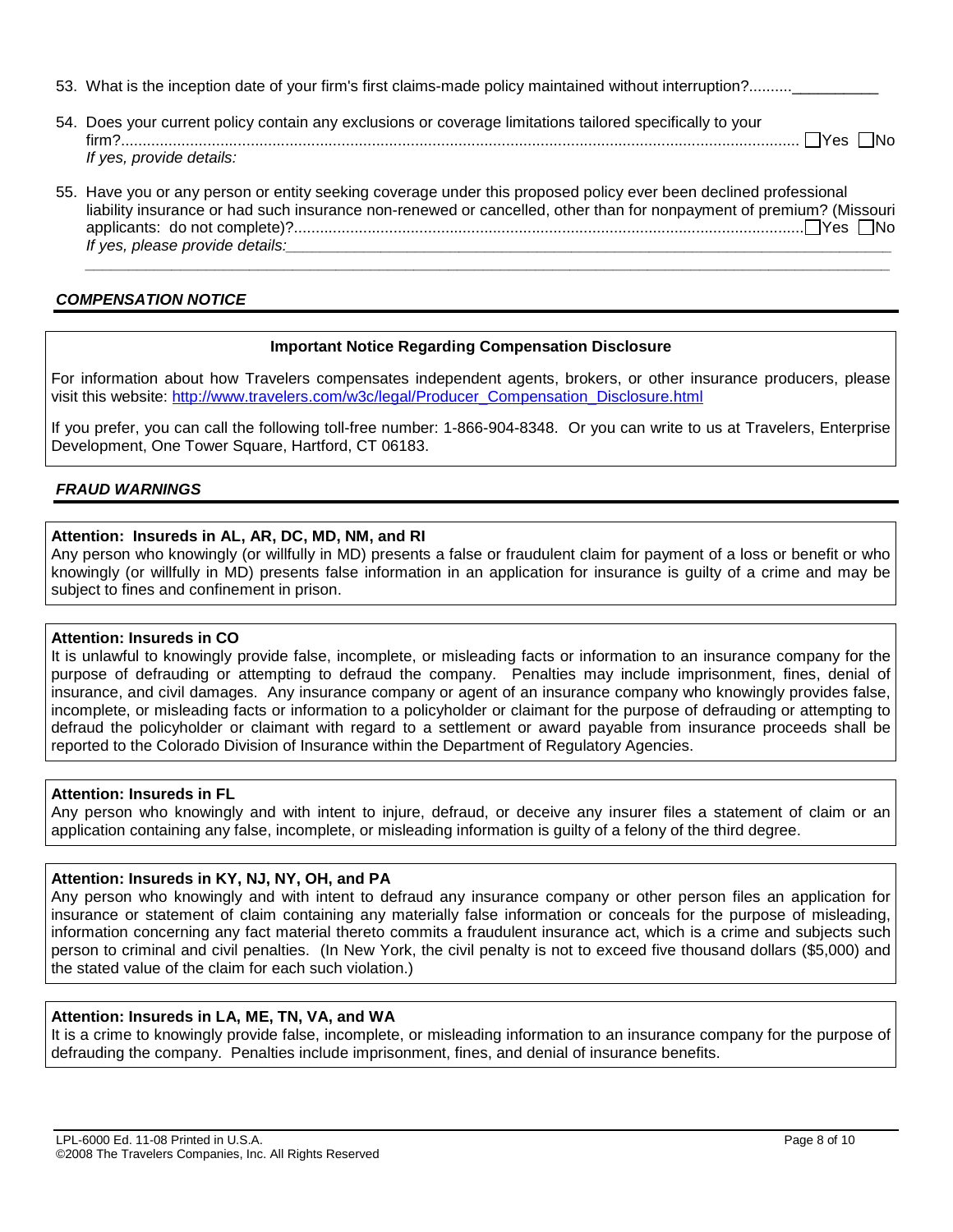### **Attention: Insureds in OR**

Any person who knowingly presents a false or fraudulent claim for payment of a loss or benefit or who knowingly presents false information in an application for insurance may be guilty of a crime and may be subject to fines and confinement in prison.

### **Attention: Insureds in PR**

Any person who knowingly and with the intention of defrauding presents false information in an insurance application, or presents, helps, or causes the presentation of a fraudulent claim for the payment of a loss or any other benefit, or presents more than one claim for the same damage or loss, shall incur a felony and, upon conviction, shall be sanctioned for each violation with the penalty of a fine of not less than five thousand dollars (\$5,000) and not more than ten thousand dollars (\$10,000), or a fixed term of imprisonment for three (3) years, or both penalties. Should aggravating circumstances be present, the penalty thus established may be increased to a maximum of five (5) years; if extenuating circumstances are present, it may be reduced to a minimum of two (2) years.

### *SIGNATURE AND AUTHORIZATION*

The undersigned authorized representative of the firm, or individual if this application is for an individual, agrees to all of the following:

- The statements and representations made in this application are true and complete and will be deemed material to the acceptance of the risk assumed by Travelers in the event an insurance policy is issued.
- If the information supplied in this application changes between the date of the application and the effective date of any insurance policy issued by Travelers in response to this application, you will immediately notify us of such changes, and we may withdraw or modify any outstanding quotation or agreement to bind coverage.
- Travelers is authorized to make an investigation and inquiry in connection with this application.
- Travelers is not bound or obligated to issue any insurance policy or to provide the insurance requested in this application.

| Signature*<br>(Partner.<br>Member. | Officer<br>Shareholder | Jate |
|------------------------------------|------------------------|------|

Name (print) Title

\*If you are electronically submitting this application to Travelers, apply your electronic signature to this form by checking the Electronic Signature and Acceptance box below. By doing so, you hereby consent and agree that your use of a key pad, mouse, or other device to check the Electronic Signature and Acceptance box constitutes your signature, acceptance, and agreement as if actually signed by you in writing and has the same force and effect as a signature affixed by hand.

#### **Electronic Signature and Acceptance**

*Important note:* This application is not a representation that coverage does or does not exist for any particular claim or loss, or type of claim or loss, under any insurance policy issued by Travelers. Whether coverage exists or does not exist for any particular claim or loss under any such policy depends on the facts and circumstances involved in the claim or loss and all applicable wording of the policy actually issued.

| <b>INSURANCE AGENT OR BROKER MUST COMPLETE THE FOLLOWING:</b> |     |                |              |  |  |
|---------------------------------------------------------------|-----|----------------|--------------|--|--|
| Submitting agency name                                        |     | <b>Direct</b>  | Sub-produced |  |  |
| Address (street, city, state, zip code)                       |     |                |              |  |  |
| Phone                                                         | Fax |                | Email        |  |  |
| Licensed producer name                                        |     | License number |              |  |  |
|                                                               |     |                |              |  |  |

LPL-6000 Ed. 11-08 Printed in U.S.A. Page 9 of 10 ©2008 The Travelers Companies, Inc. All Rights Reserved